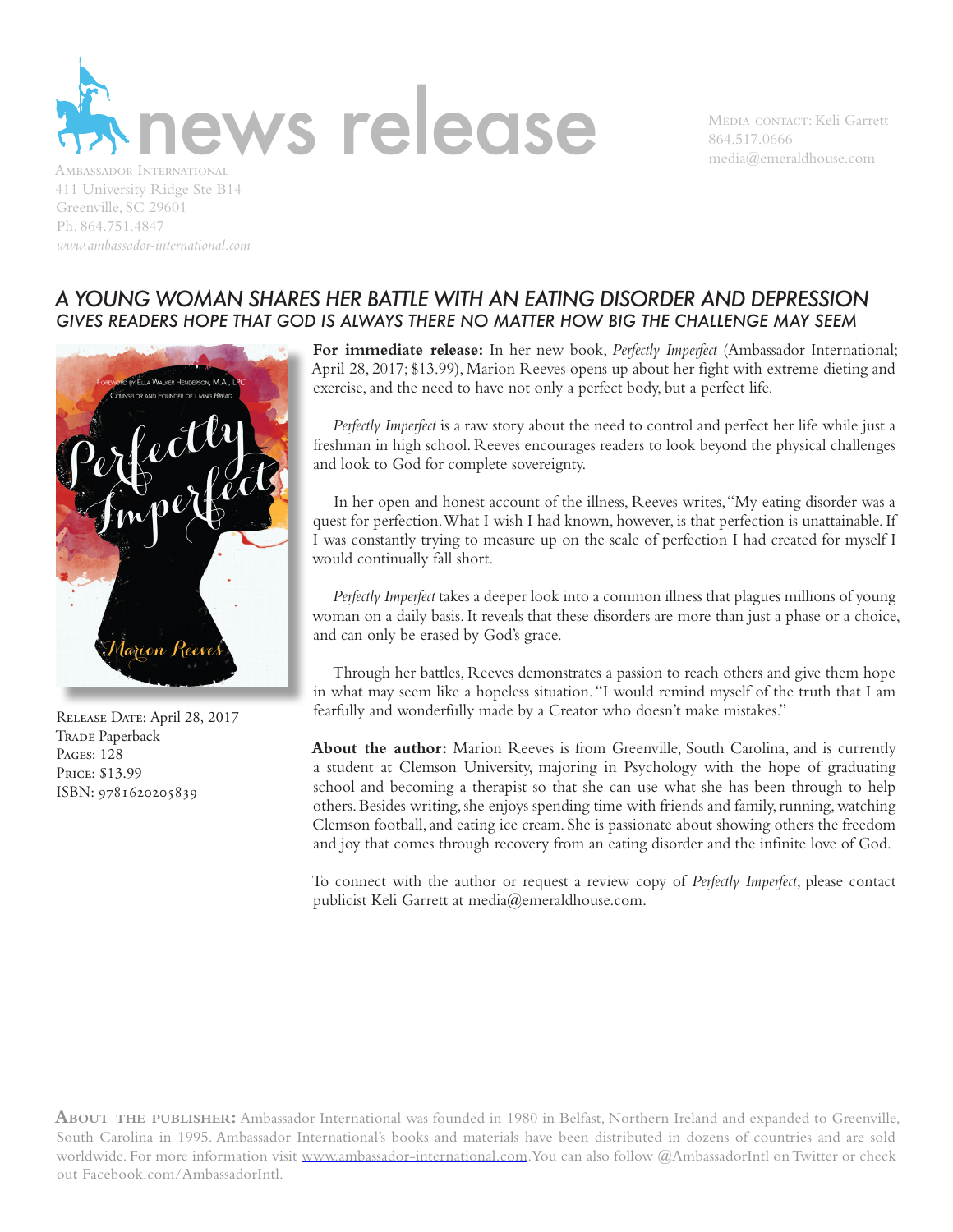

media@emeraldhouse.com Ambassador International 411 University Ridge Ste B14 Greenville, SC 29601 Ph. 864.751.4847 *www.ambassador-international.com*

## **Suggested Interview Questions:**

- 1. What inspired you to share your battle of an eating disorder to others?
- 2. What was the most difficult aspect of your illness?
- 3. What do you hope your readers take from your journey?
- 4. You mentioned that having an eating disorder is not just a physical illness but a mental illness. When did you realize that it went beyond the physical aspect?
- 5. You also touched on the fact that having an eating disorder is not a phase or a fad and that God taught you that you don't have to be in control. How would you encourage others to continue to rely on God for strength to conquer the ups and downs of this illness?
- 6. What do your days look like today and how do they compare to your days from middle to high school?
- 7. Your book touches on the struggles that came with birthdays. How are your birthday celebrations today?
- 8. How would you sum up being perfectly imperfect?